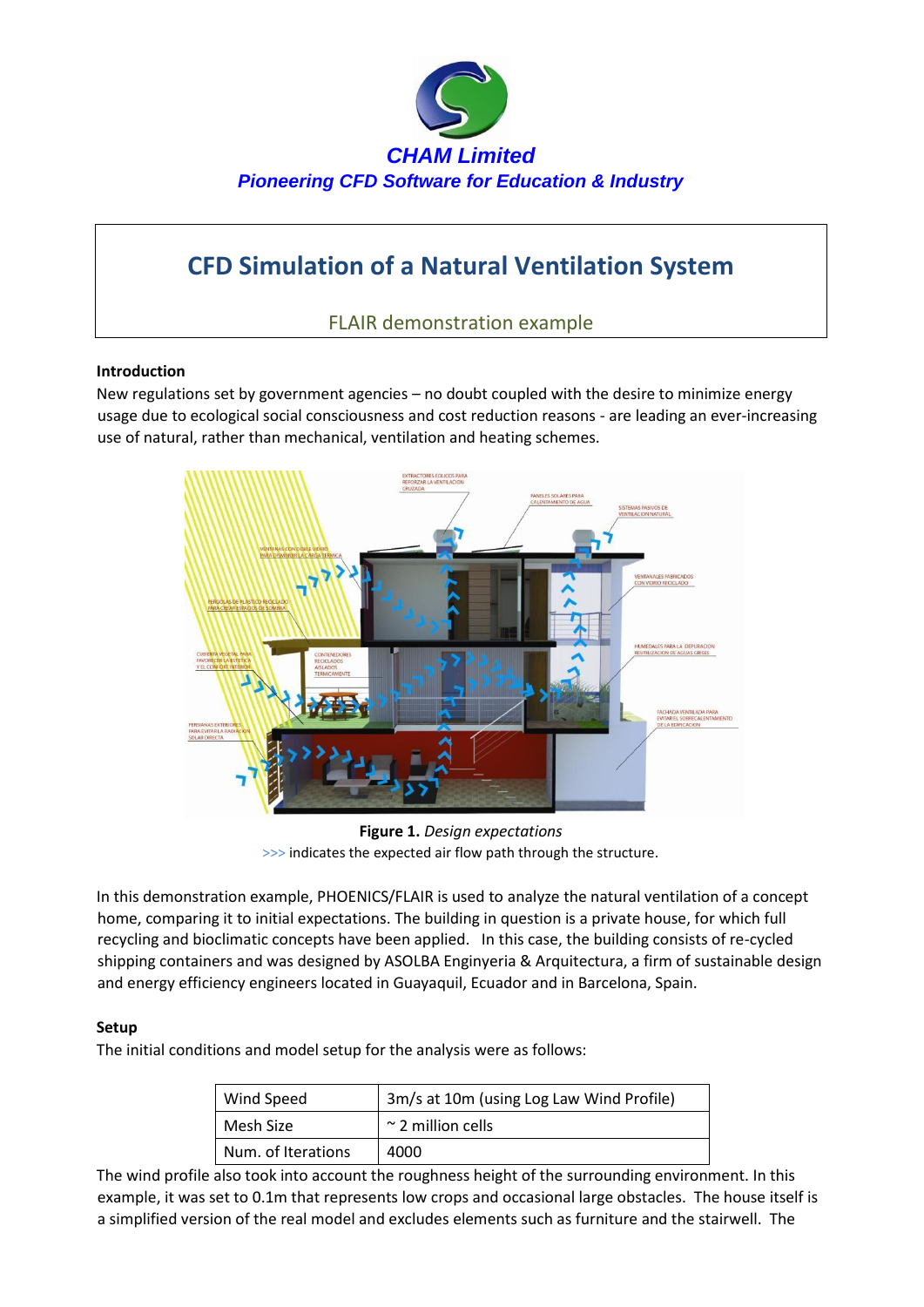

louvers on the lower flow were represented as partial blockages. No account of solar gain was needed for this ventilation-only model.

### **Results**

Figures 2 and 3 show two different cross-sectional views of the flow through the house. In the scenario considered, the majority of the air flow enters past the louver doors on the lower floor, proceeding upwards through the house and exiting through both the windows and the roof vents.



**Figure 2.** *Velocity profile in x-plane*



**Figure 3.** *Velocity profile in z-plane*

A streamline representation (Figure 4) confirms these findings that are in slight contradiction to the initial expectation of a more-even distribution of air entering through the windows on the middle and upper levels (Figure 1).